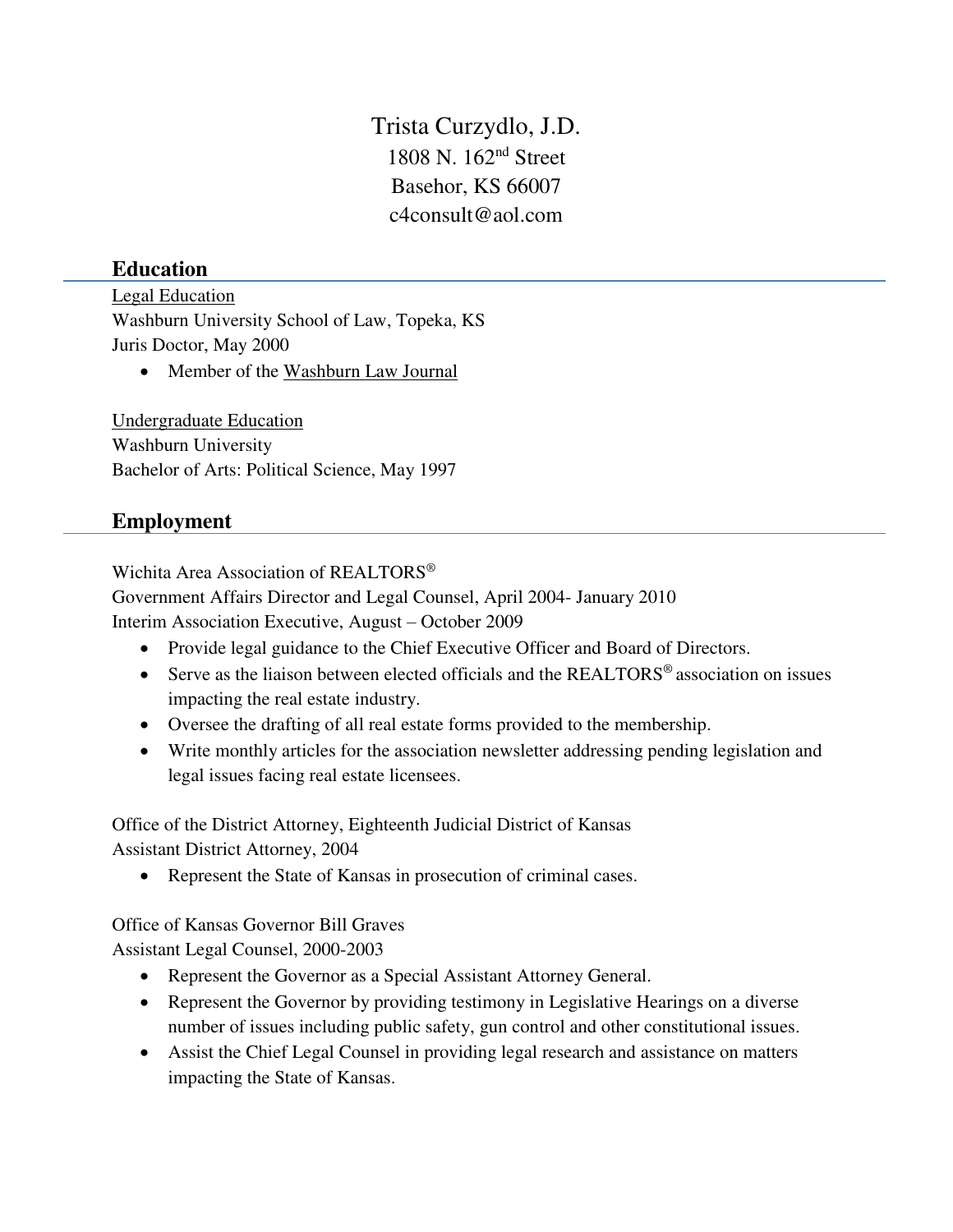## **Instructor Training**

REALTOR® Associations Professional Development Director 2007 Summit "Basic Skills of Extraordinary Educators" Wichita Area Association of REALTORS® 2007 REALTOR® Associations Professional Development Director 2008 Summit REALTOR® Associations Professional Development Director 2009 Summit REALTOR® Associations Professional Development Director 2010 Summit Illinois Association of REALTORS® Instructor Development Workshop 2010 REALTOR® Associations Professional Development Director 2011 Summit REALTOR® Associations Professional Development Director 2012 Summit 30 Great Things Every Instructor Should Know REEA 2013

## **Instructor Experience**

Licensing and Continuing Education Approval Licensed by the State of New York as a Continuing Education Instructor Approved as a Continuing Education Instructor in New Jersey #I1000158 Licensed to practice law in the State of Kansas #19874

Classes have been approved for continuing education credit by the following states: Alabama, Arizona, Florida, Georgia, Idaho, Illinois, Iowa, Kansas, Kentucky, Maryland, Michigan, Minnesota, Montana, Nebraska, Nevada, New Hampshire, New Jersey, New York, North Carolina, North Dakota, Ohio, Pennsylvania, South Carolina, South Dakota, Tennessee, Texas, Vermont, Virginia, Washington, West Virginia, Wisconsin, Wyoming

Select Previous Clients Idaho Real Estate Commission South Dakota Real Estate Commission National Association of REALTORS® REALTOR® Associations Professional Development Directors Eastern Bergen County Board of REALTORS® Florida REALTORS® Gallatin Association of REALTORS<sup>®</sup> Georgia Real Estate Educators Association and the Georgia Real Estate Commission Greater Sioux City Board of REALTORS® Iowa City Area Association of REALTORS® Iowa Association of REALTORS® John L Scott Realty Middlesex County Association of REALTORS® Michigan Association of REALTORS®